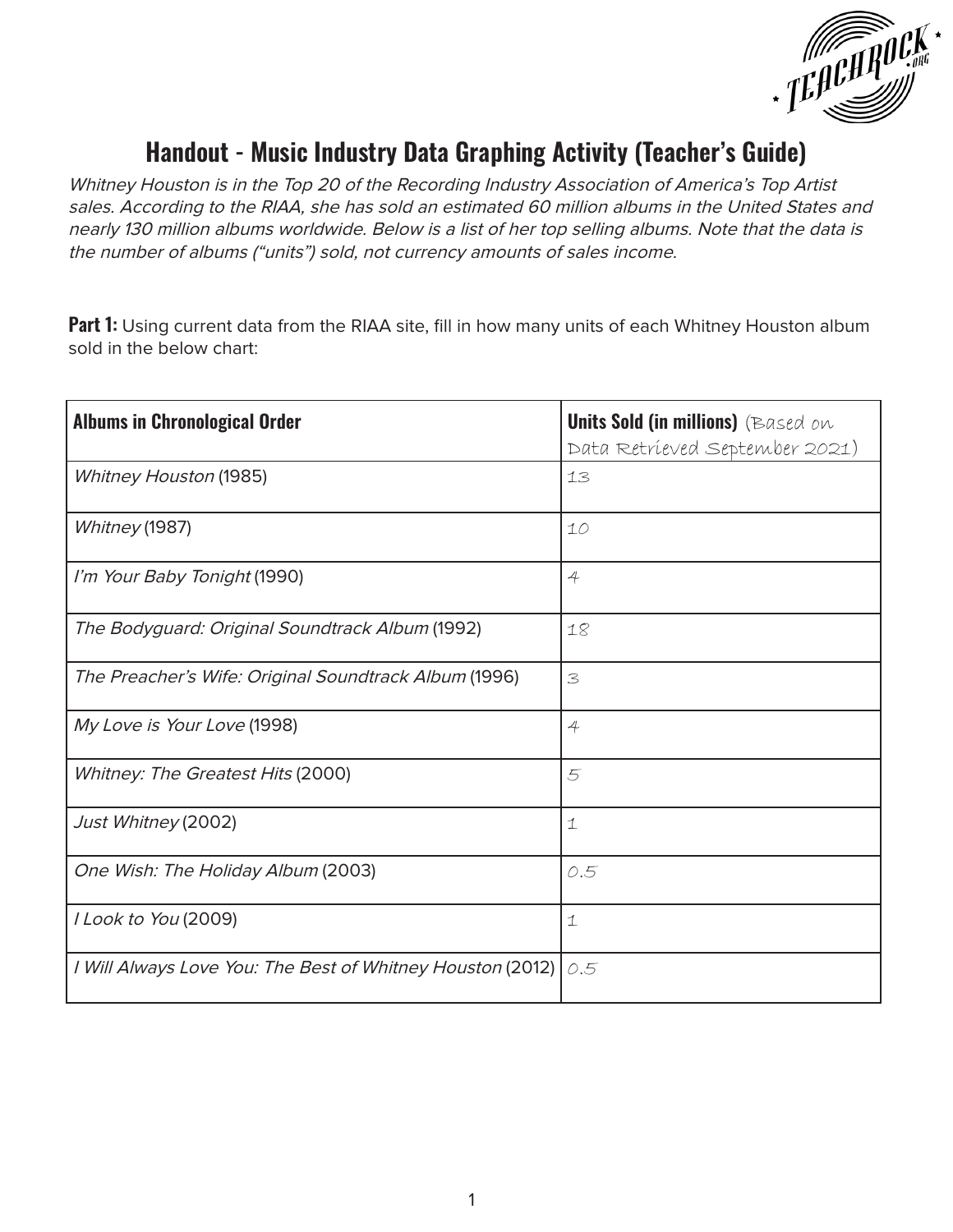

**Part 2:** Prepare to plot Houston's sales data as a line graph by considering the following questions. Try to be as detailed as possible with all labels in the graph.

- 1. Viewing the data table, what will be the title of your graph? Whitney Houston Album Sales in the United States
- 2. Viewing the data table, what will be the titles for each axis? x-axis: "Albums in Chronological Order" y-axis: "Sales in Millions of Units"
- 3. What will you list on the x-axis under each plotted data point? Album names and release years
- 4. Thinking in increments of 5, what will the top number on the y-axis need to be so you can include all data points for album units sold? 20

Once you have answered all the questions, label the blank line graph on page 3.

**Part 3:** Plot Houston's sales data as a line graph by placing points on the appropriate areas of the xand y-axis, then draw a line connecting the points.

**Part 4:** Answer the questions below to provide an analysis of the plotted data:

- 1. What are Whitney Houston's 3 highest selling albums (4 million units and above)? Whitney Houston, Whitney, I'm Your Baby Tonight, The Bodyguard: Original Soundtrack Album, My Love is Your Love, Whitney: The Greatest Hits
- 2. What are her lowest selling albums (3 million units and below)? The Preacher's Wife: Original Soundtrack Album, Just Whitney, One Wish: The Holiday Album, I Look to You, I Will Always Love You: The Best of Whitney Houston
- 3. What years were her highest selling albums released? 1992, 1985, 1987
- 4. Are there any trends you notice in her sales data? She started her career with a album that sold well, peaked in 1992 with the Bodyguard Soundtrack, then began selling less albums, with the exception of 2000's Greatest Hits album.
- 5. What do you notice about her album sales starting around the year 2000? They started declining.